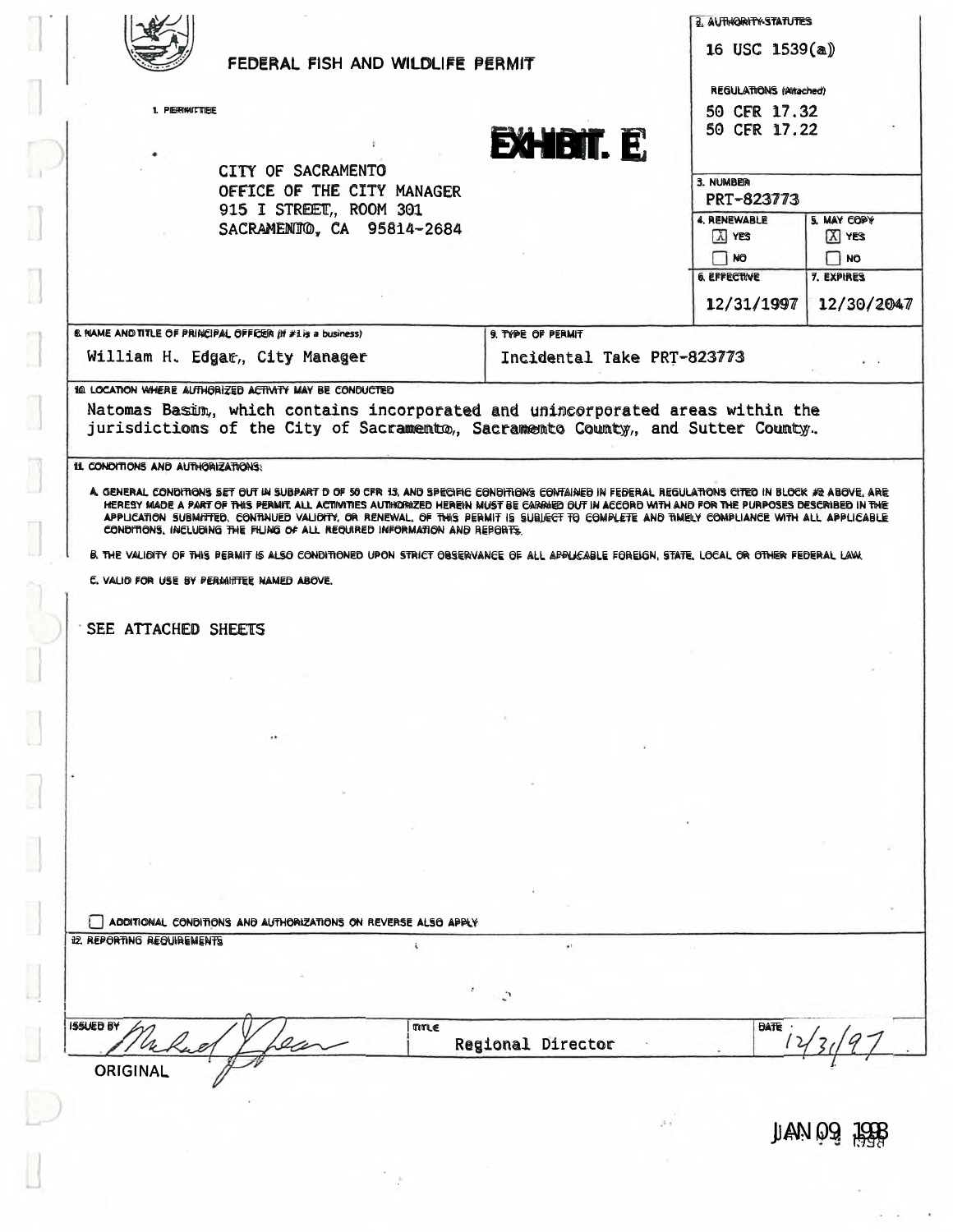# U.S. FISH AND WILDLIFE SERVICE, PORTLAND, OREGON PERMIT CONDITIONS FOR PRT-823773

D. All sections of Title 50 *Code of Federal Regulations*, parts 13 and 17.22 and 17.32 are conditions of this permit (copies attached).

E. The permittee, and their designated agents, are authorized to incidentally take (harm or harass) 26 covered species (named below) that are listed or may be listed in the future under the Federal Endangered Species Act of 1973, as amended (Act), to the extent that take of these species would otherwise be prohibited under section 9 of the Act, and its implementing regulations, or pursuant to a rule promulgated under section 4(d) of the Act. Take authorization for currently listed species is effective once the Implementation Agreement and this permit have been signed. For unlisted covered species, take authorization will become effective upon their listing under the Act. The level of incidental take authorized under this permit, and the conditions under which such take may occur, are described in the Natomas Basin Habitat Conservation Plan. Such take must be incidental to planned activities described in the permit application and as conditioned herein.

### Covered Species:

## **Listed**

#### *Birds*

| 1. Aleutian Canada goose<br>2. American peregrine falcon               | Branta canadensis leucopareia<br>Falco peregrinus anatum |
|------------------------------------------------------------------------|----------------------------------------------------------|
| Reptiles and Amphibians<br>1. giant garter snake                       | Thamnophis gigas                                         |
| Invertebrates                                                          |                                                          |
| 1. Conservancy fairy shrimp                                            | Branchinecta conservatio                                 |
| 2. longhorn fairy shrimp                                               | Branchinecta longiantenna                                |
| 3. vernal pool fairy shrimp                                            | Branchinecta lynchi                                      |
| 4. vernal pool tadpole shrimp                                          | Lepidurus packardi                                       |
| 5. valley elderberry longhorn beetle Desmocerus californicus dimorphus |                                                          |
|                                                                        |                                                          |

### *Plants*

- 
- 
- 3. slender Orcutt grass

1. Colusa grass *Neostapfia colusana* 2. Sacramento Orcutt grass *Orcuttia viscida*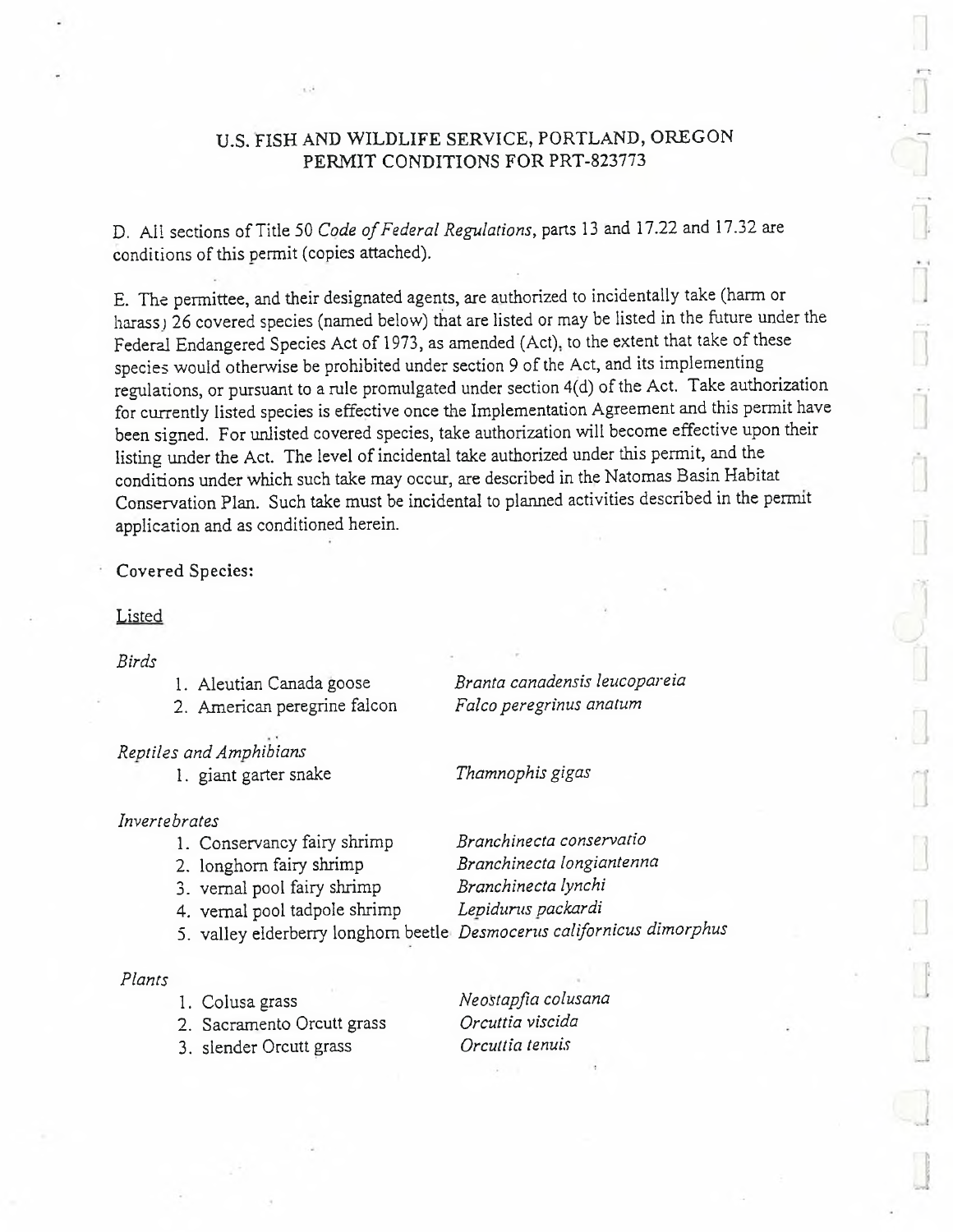# Unlisted

- 
- 
- 3. tricolored blackbird
- 
- 5. Swainson's hawk *Buteo swainsoni*
- 
- 7. bank swallow *Riparia riparia*

- *Reptiles and Amphibians*
	-
	- 3. western spadefoot toad *Scaphiopus hammondi*

*Invertebrates* 1. midvalley fairy shrimp *Branchinecta* n. sp.

#### *Plants*

- 
- 
- 3. Boggs Lake hedge-hyssop *Gratiaola heterosepala*
- 

*Birds* 1. loggerhead shrike *Lanins ludovicianus* 2. white-faced ibis *Plegadis chihi* 4. greater sandhill crane *Grus canadensis tubida* 6. burrowing owl *Athene cunicularia*

> Clemmys marmorata marmorata<br>Ambystoma californiense 2. California tiger salamander *Ambystoma californien*<br>3. western spadefoot toad *Scaphiopus hammondi*

1. Delta tule pea *Lathyrus jepsonii ssp. jepsonii* 2. Sanford's arrowhead *Sagittaria sanfordii* 4. legenere *Legenere limosa*

 $\mathcal{A} \subset \mathcal{A}$ 

G. The authorization granted by this permit is subject to full and complete compliance with, and implementation of the Natomas Basin Habitat Conservation Plan, in accordance with the executed Implementation Agreement, which is hereby incorporated into the permit.

H. Upon locating dead, injured, or sick endangered or threatened wildlife species, the permittees or their designated agents must notify within 1 working day the Service's Division of Law Enforcement (3310 El Camino Avenue, Suite 140, Sacramento, California, 95821, telephone 916-979-2986) or the Sacramento Fish and Wildlife Office (3310 El Camino Ave., Suite 130, Sacramento, California 95821, telephone 916-979-2725). Written notification to both offices must be made within 3 calendar days and must include the date, time, and location of the finding of a specimen and any other pertinent information.

I. A copy of this permit must be in the possession of the permittees and designated agents while conducting taking activities. Please refer to the permit number in all correspondence and reports concerning permit activities. Any questions you may have about this permit should be directed to the Field Supervisor, Sacramento Fish and Wildlife Office.